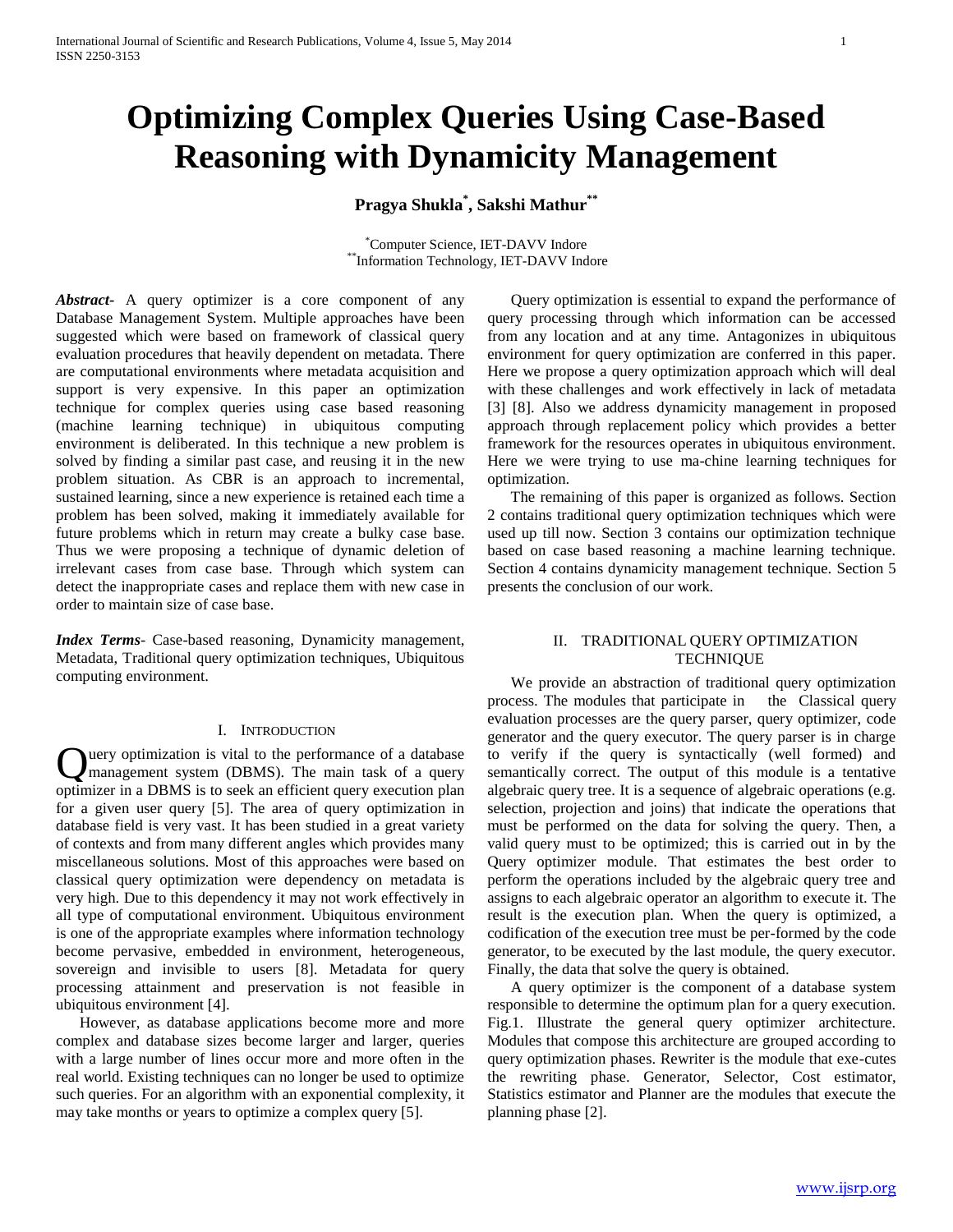*Rewriter:* Rewrites from the original query, a set of equivalent queries by applying a set of transformations. Transformations depend on declarative characteristics of the original query. If the rewriting is beneficial then the original query is discarded.



**Figure 1: Query Optimization Architecture.**

 *Planner:* Planners examine all the possible optional plans for query produced by rewriter and select the cheapest one to be generating the answer for the query. Planning phase consists of following sub modules:

 • Generator: Generates a set of query execution plans to process a query. This execution plans are represented by algebraic expressions.

 • Selector: Select a set of algorithms to execute each operator that is included in algebraic expressions related to a query execution plan proposed by the Generator module.

 • Cost estimator: It specify calculus functions (in accordance a cost model) to evaluate execution plans to estimate their cost.

 • Statistical estimator: It specifies a set of functions to estimate relations size, indexes and results, as well as, the distribution feculence of the values associated to an attribute include by a relation.

 • Planner: It employs a search strategy to examine the execution plans space (with an associate cost) and select the less expensive in order to process a query and generate the result.

 As database technology is applied to more and more application domains, user queries become more and more complex. Query optimization for such queries becomes very challenging. Existing query optimization techniques either take too much time (e.g. dynamic programming) or yield a poor execution plan (e.g. simple heuristics). Although some randomization-based techniques can deal with this problem to a certain degree, the quality of the execution plan generated for a given query is still unsatisfactory because these techniques do not take the special characteristics of a complex query into consideration [5].

 In this paper, we propose a new technique for optimizing complex queries based on exploiting similarity between them.

## III. CBR TECHNIQUE FOR OPTIMIZING COMPLEX **OUERIES**

 The query optimization technique that we propose is an adaptation of the general case-based reasoning process. This technique aims to solve the problem of lack of metadata, thus it is feasible to be applied in different execution environments which can't afford expensive acquisition and maintenance of metadata [13]. A ubiquitous computing environment is an appropriate example for it. Since case and problem are the main units of knowledge in this learning approach, we select useful knowledge for query optimization in order to instantiate both concepts. According to our approach, a case represents the knowledge related to the experience gained from the optimization and evaluation of a query. A problem represents a new query, that we call query problem, which is submitted in some application pertaining to the ubiquitous environment.

 The reasoning process that must be accomplished to optimize a query problem is elaborated in the following:

 **•** *Retrieval:* This step is based on a similarity function in order to perform a smart search to retrieve the most relevant cases to solve the query problem. Among these relevant cases, the one that minimizes the cost function of the problem is selected

• *Readapt:* Readapting step is related to the adaptation process of the execution plan involved by the case that resulted relevant to solve the new query.

 *• Review:* Reviewing step consists in verify the query by means of its execution. During this step measures about performance as well as computational resources consumption are taken.

 *• Retain:* Finally, in the retaining step, the problem and its solution are stored in the case base in form of a new case.

 Since this approach is based in a try and learn principle, when a relevant case to solve a query problem is not founded in the case base, is necessary to propose a new solution [7].



**Figure 2 Case-Based Reasoning Cycle**

 A problem is composed by a query problem, the specification of the execution context by means of a set of measures that express the availability of different computational re-sources, and finally, the optimization objective that can be a single resource. Illustrating case based technique with example.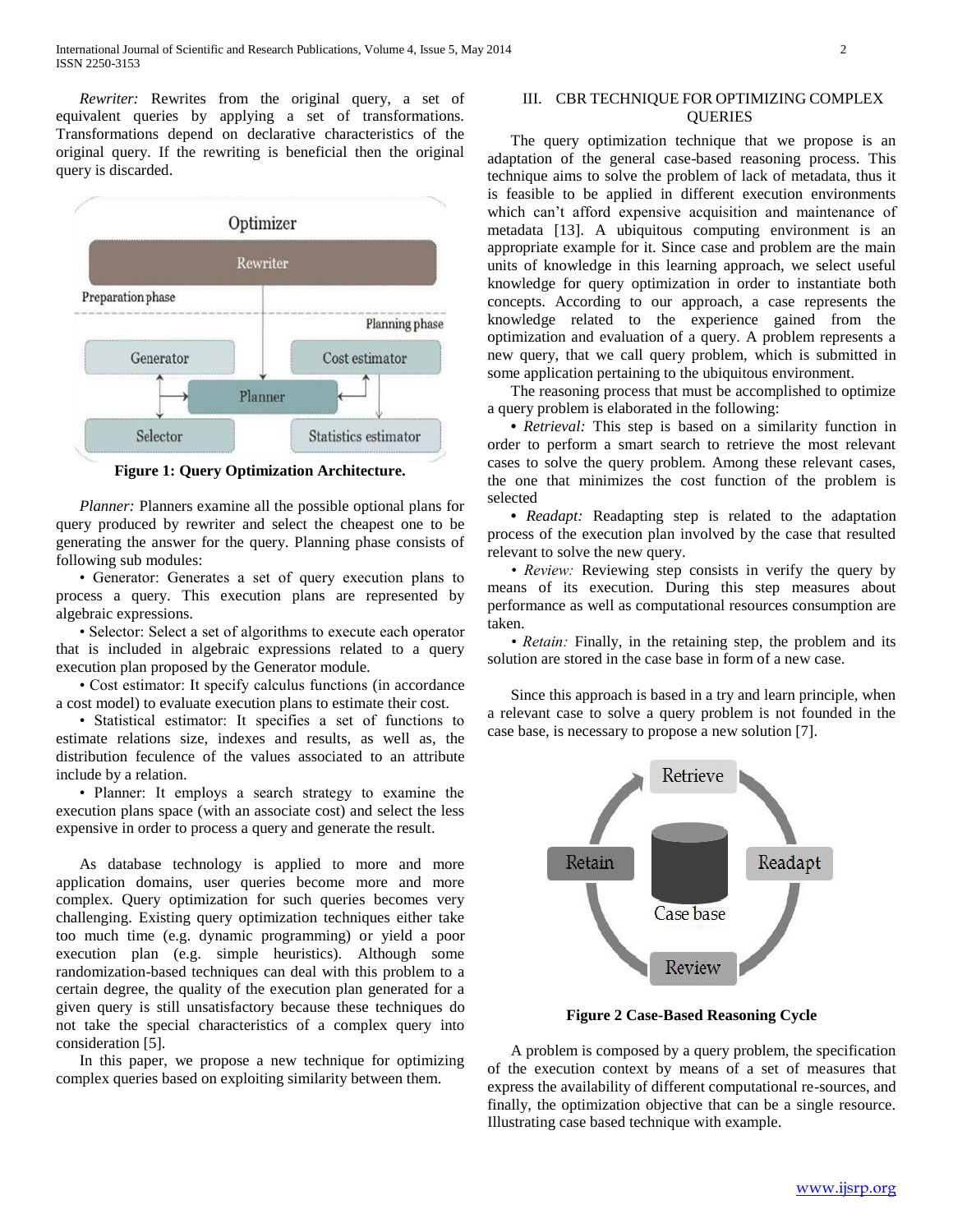#### Query 1

SELECT emp\_name salary FROM Employee WHERE salary IN (SELECT sal FROM Dept WHERE sal>5000).

 The query Q contain three clauses select from and where. And also contains a sub query having three clauses. As it will be the new query it will be store in case base in form of new learn case. Main class for this query is Employee (from clause) and subclasses will be created on basis of where clause, sub query main class is Dept and subclass is Where clause as shown in table below:

## **Table 1 Example query 1**

| Category                | <b>Clause</b> | <b>Values</b> |
|-------------------------|---------------|---------------|
| Main class              | From          | Employee      |
| <b>Subclass</b>         | Where         | Salary        |
| Sub query main<br>class | From          | Dept          |
| Sub query<br>sub        | Where         | Sal > 5000    |
| class                   |               |               |
| Query Type              | <b>Select</b> | Emp_name,     |
|                         |               | salary        |

 As it store in case base as learned case now for any new query which is similar to this query we can reuse it from case base and readapt the values according to new query. Let's take example of new query

#### Query 2

SELECT emp\_name salary FROM Employee WHERE salary IN (SELECT sal FROM Dept WHERE sal between 5000 and 10000).

 The query Q' also contains same clauses. Now here we can apply case based reasoning technique and instead of generating a new execution plan for this query we will retrieve similar case from case base. First CBR technique start with retrieval process where new query Q' will be com-pared with already stored query Q and similarity will be checked.

| Table 2                |  |
|------------------------|--|
| <b>Example query 2</b> |  |

| Category        | <b>Clause</b> | <b>Values</b>    |
|-----------------|---------------|------------------|
| Main class      | From          | Employee         |
| <b>Subclass</b> | Where         | Salary           |
| Sub query main  | From          | Dept             |
| class           |               |                  |
| Sub query       | Where         | Sal between 5000 |
| <b>Subclass</b> |               | and 10000        |
| Query Type      | Select        | Emp_name,        |
|                 |               | salary           |

 We were using a similarity function that is performed in following steps. First we find the membership of a query through an inter-class similarity function. Then, the most relevant case

within the class must be retrieved by means of an intra-class similarity function [7], [9]. After finding the most relevant case, a detailed comparison between the clauses of the new query and the relevant query (the query included by the relevant case) is carried out. This determines a similarity level between the two queries [3], [10].

 In Q and Q' first comparison will be done through inter class similarity function which will be perform on the basis of main class category. Here in this example we can see that Q and Q' were belonging to the same main class thus second step of similarity check will be perform i.e. is intra class similarity check to find out the most relevant case. Now comparison will be done on basis of sub classes and sub query classes. As Where clause contains a sub query, first sub query main class is checked and then its subclasses:

## WHERE clause of  $Q = \text{sal} > 5000$

## WHERE clause of  $Q'$  = sal between 5000 and 10000

 As both queries containing similar where clause condition in the sub query hence Q can be considered as most relevant case for Q'. After completion of retrieval process next step comes is reuse where we have to adapt our retrieval case according to new query problem using similarity level. The similarity level between two queries indicates which clauses of the relevant query must be adapted. This adaptation can be performed only on Select and Where clauses. Reason behind this is that for Select clause, interesting attributes to be projected can vary and for where clause, comparison operators or some values related to the variables can be modified. On the other hand, the From clause cannot be changed because the tables to be queried cannot be changed. Table 3 illustrates the diverse similarity levels:

**Table 3 Similarity levels between two queries**

| <b>Similarity level</b> | Similar clause  | <b>Different clause</b> |
|-------------------------|-----------------|-------------------------|
| 5                       | All clauses     |                         |
| $\overline{4}$          | From, Where,    | Select                  |
|                         | From and where  |                         |
|                         | clause of Sub   |                         |
|                         | query           |                         |
| $\mathcal{R}$           | Where,<br>From, | Where clause of         |
|                         | From clause of  | sub query, Select       |
|                         | Sub query       |                         |
| $\mathcal{L}$           | From, Where     | Select, Sub query       |
|                         | From            | Where, Select, Sub      |
|                         |                 | query                   |
| ∩                       |                 | All clauses             |

 In our example similarity level between both the queries Q and Q" is 4, modification will performed only in where clause value which is

WHERE clause of  $Q = \text{sal} > 5000$ 

WHERE clause of  $Q'$  = sal between 5000 and 10000

 Next is review step where proposed solution is verified through execution. Finally in the end retention of newly learned case is performed for future use. at the retaining step, a case is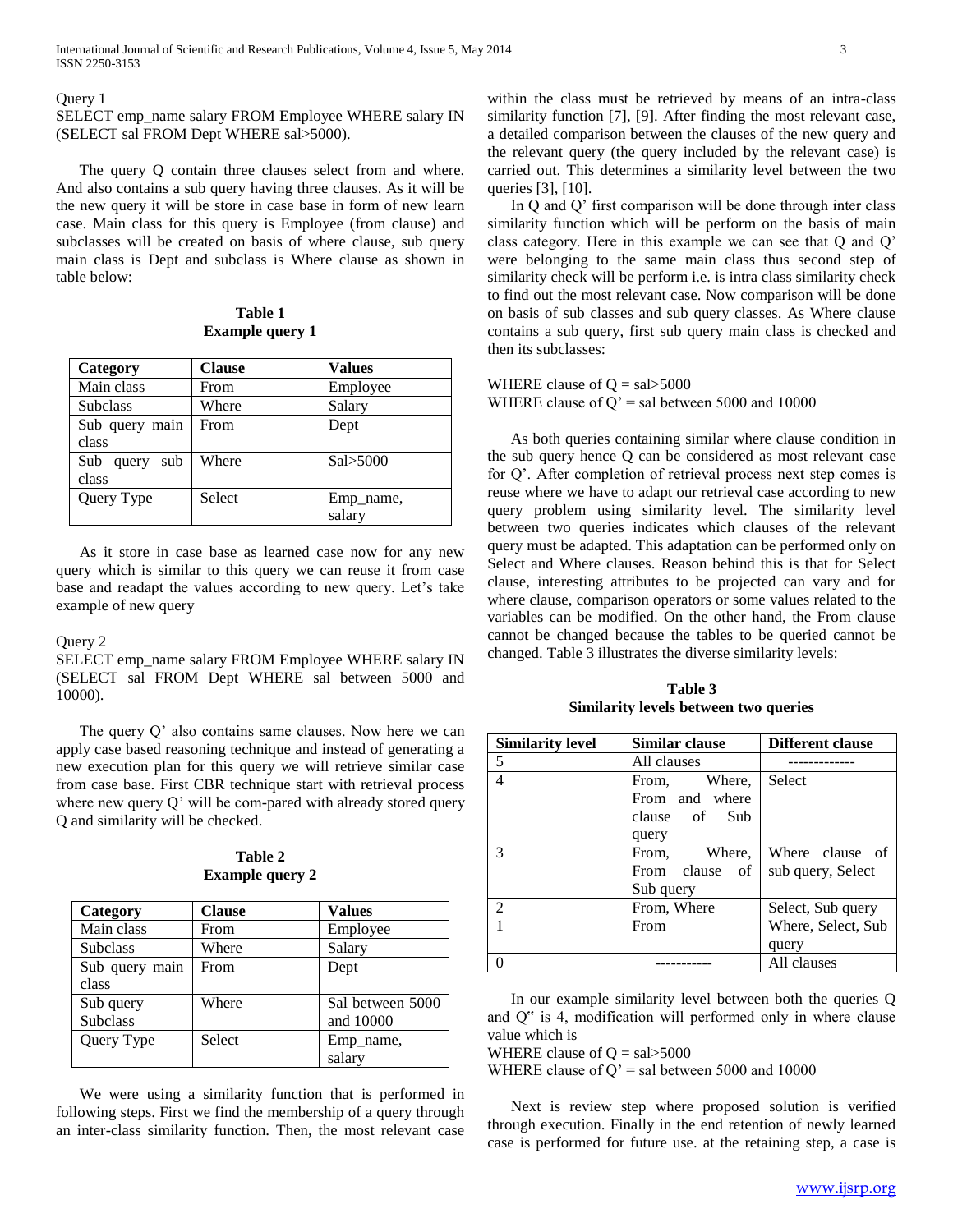stored in case base, according to a defined classification. It is possible to know to which class pertains a case determining the similarity between the class of the query problem and the class in the case base.

# IV. REPLACEMENT POLICY FOR DYNAMICITY MANAGEMENT

 As this query optimization technique is being proposed for ubiquitous type computing environment where acquisition of metadata is not feasible. in our proposal we were trying to use a machine learning technique i.e. case based reasoning where query optimization is achieved thorough previously experienced situation, which has been captured and learned in a way that it can be reused in the solving of future problems. As if we were storing every new learn case in case base again there will be a possibility that size of case base will become huge and bulky. Here we were proposing a replacement policy for dynamic deletion of case from case base. So that the sys-tem should be able to detect those cases in its case base which will no longer relevant and thus delete them. This will maintain size of case base. Selection and deletion of irrelevant cases from case base performed on concept of least recently used case in which the case which has minimum references were will be deleted first.

 When a new learned case is inserted into the case base, system sets the current cost case equal to zero. Thereafter, each time a user process references this case; it resets the current cost with increment. For all cases, the maximum value for the current cost is the number of time that case is referred [11].

 When memory pressure exists, the system responds by removing irrelevant cases from the case base. To determine which plans to remove, the system repeatedly examines the state of each case and removes cases when their current cost is zero or minimum. A case with zero current cost is removed automatically when memory pressure exists. System repeatedly examines the cases until enough have been removed to satisfy memory requirements.

 For example, let's suppose we can accommodate only five cases at time than when a new case is arrive, than all case will examined and the case with minimum cost will be deleted.

#### V. CONCLUSIONS AND FUTURE WORK

 We propose a new query optimization technique that exploits case-based reasoning in order to improve query optimization in ubiquitous environments. Our approach deals with the challenge that the lack of metadata implies in this execution context. We propose a technique that is based on the useful knowledge (resource consumption measures) obtained from previous query executions. In addition, we propose a technique that allows the configuration of the optimization objective according to the users and application requirements, even for each single query. Finally, we propose a pseudo-random query plan generator able to evaluate queries even if there is no corresponding case in the case base [4].

 In addition, we propose a technique for detecting inappropriate cases from its case base and eliminate them so that system will achieve dynamic management as well. This will

provide database of system manage able, relevant and compact. We are also working on improving the knowledge acquisition and exploitation, for example by sharing case bases between nodes in a network or by reducing the granularity of cases to handle sub queries instead of full queries. We can also work on having and group by clause.

#### **REFERENCES**

- [1] Syedur Rahman1 , A. M. Ahsan Feroz2, Md. Kamruzzaman3 and Meherun Nesa Faruque4," Analyze Database Optimization Techniques", IJCSNS International Journal of Computer Science and Network Security, VOL.10 No.8, August 2010.
- [2] Y. Ioannidis, "Query optimization," ACM Computer Survey., vol. 28, no. 1, pp. 121–123, 1996.
- [3] Lourdes Ang´elica Mart´ınez-Medina and Christophe Bibineau and Jose Luis Zechinelli-Martini, "Query optimization using case-based reasoning in ubiquitous environments in Mexican International Conference on Computer Science, 2009.
- [4] Pragya Shukla, Sakshi Mathur," A Framework To Subquery Optimization Using Case-Based Reasoning", International Journal of Computer Applications (0975 – 8887) Volume 88 – No.2, February 2014.
- [5] Qiang Zhu1,Yingying Tao1, Calisto Zuzarte2, "Optimizing complex queries based on similarities of subqueries", Springer-Verlag London Ltd. © 2005 Knowledge and Information Systems (2005) 8: 350–373.
- [6] L. D. Mantaras, R. McSherry, and et al, "Retrieval, reuse, revision and retention in case-based reasoning," Knowl. Eng. Rev., vol. 20, no. 3, pp. 215–240, 2005.
- [7] A. Aamodt and E. Plaza, "Case-based reasoning: Foundational is-sues, methodological variations, and system approaches," AI Communications, vol. 7, no. 1, pp. 39–59, 1994.
- [8] M. Franklin, "Challenges in ubiquitous data management," in Informatics 10 Years Back. 10 Years Ahead, R. Wilhelm, Ed. Springer-Verlag, 2001, pp. 24–33.
- [9] M. Gu, X. Tong, and A. Aamodt, "Comparing similarity calculation methods in conversational cbr," in In: Proceedings of the 2005 IEEE International Conference on Information Reuse and Integration, 2005, pp. 427–432.
- [10] A. Tversky and I. Gati, "Studies of similarity," 1978
- [11] R. Bergmann and A. Stahl, "Similarity measures for object oriented case representations," in In: Proceedings of the 4th European Work-shop on Advances in Case-Based Reasoning B, B. Smyth and P. Cunningham, Eds. Springer Verlag, 1998.
- [12] Mcrosoft,"Excutionplancachingandreuse,"2008,http://technet.microsoft.co m/enus/library/bb545450.aspx.[Online].Available:http://technet.microsoft.c om/enus/library/ms181055.aspx.
- [13] G. A. A. Deyand, P. Brown, and et al, "Towards a better understanding of context and context-awareness," in In: Proceedings of the 1st international symposium on Handheld and Ubiquitous Computing (HUC 1999), September 1999.

#### **AUTHORS**

**First Author** – Pragya Shukla, Computer Science, IET-DAVV Indore, She has done her Bachelor in engineering in Computer Science, Masters in engineering in Computer engineering and Ph.d. in Computer engineering. Currently she is working as an associate professor in IET, DAVV Indore with a work experience of 16 years. She has published 20 research papers. Her areas of interests are artificial intelligence, data mining, software computing etc.

**Second Author** – Sakshi Mathur, Information Technology, IET-DAVV Indore, She has done her Bachelor in engineering in Information Technology. Currently she is pursuing Masters in